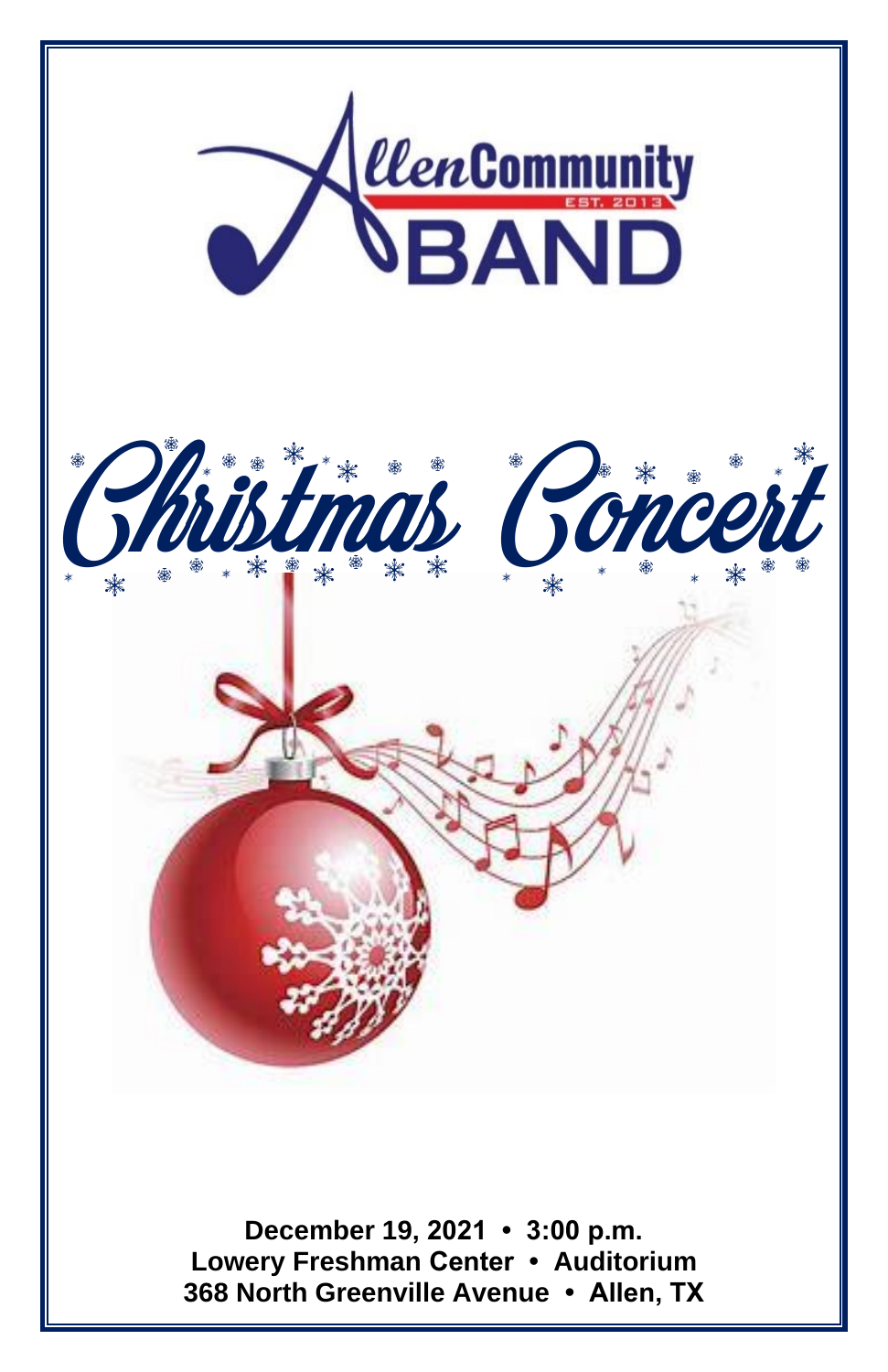

**Warehouse/Outlet** 8605 Carpenter Frwy. **Dallas, TX 75247** p. 214.905.8614 f. 800.637.9399 p. 800.637.8966

### **Arlington**

3801 S. Cooper St. Suite 117 Arlington, TX 76015 p. 817.468.1500 f. 817.468.1508

#### **North Dallas**

5756 LBJ Freeway **Dallas, TX 75240** p. 972.233.9633 f. 972.233.1857

#### **Plano**

6921 Independence Pkwy. Suite 120 Plano, TX 75023 p. 972.618.3222 f. 972.618.2999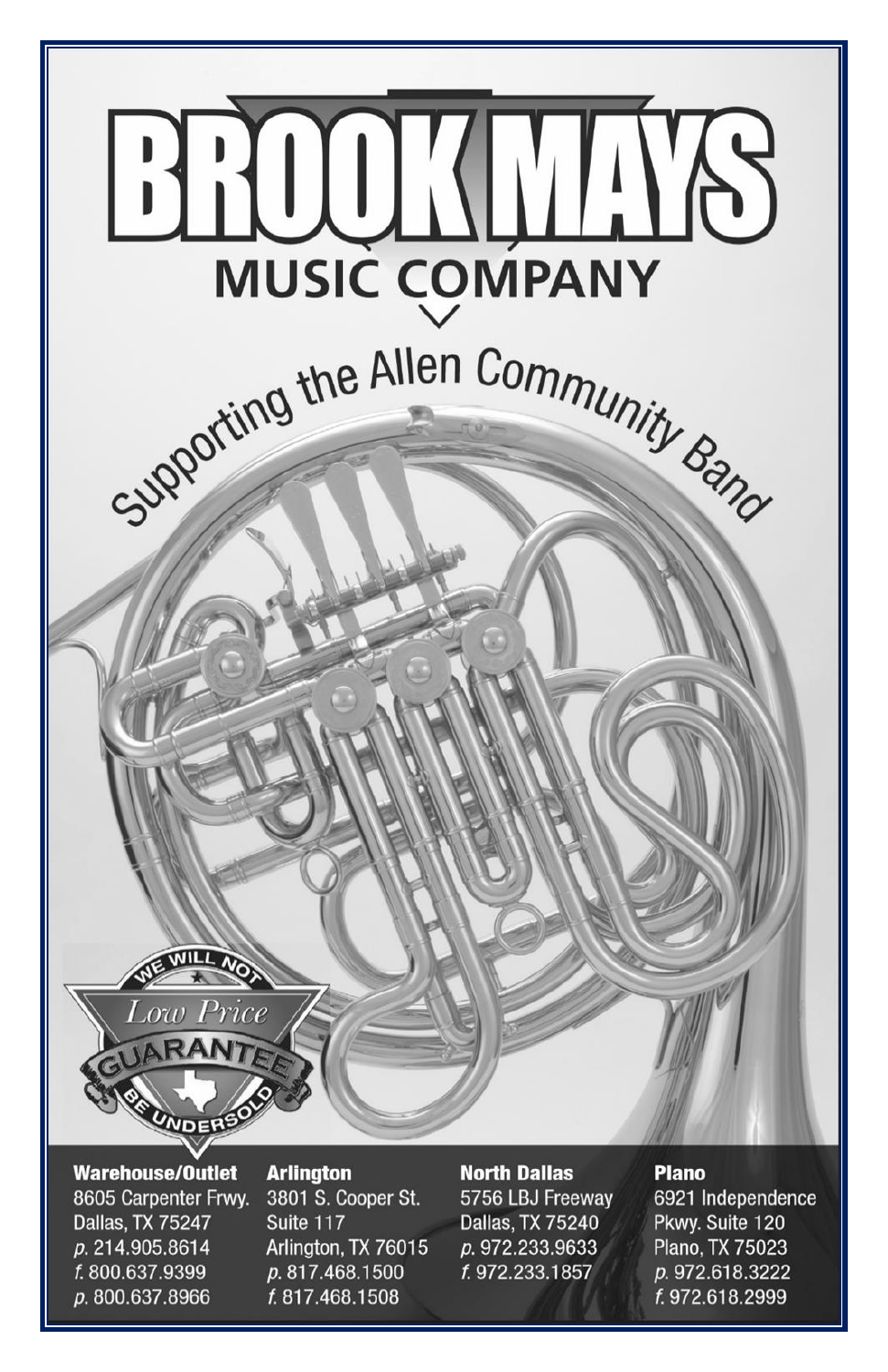### **Allen Community Band**

**The Allen Community Band** was established in 2013. Membership is open to adults in Allen and surrounding communities who have experience playing in a band and would enjoy performing music with a group for community events. All instruments and skill levels are welcome and there is no limit on the number of players.

**Join us! • Rehearsals – Tues. 7:00-9:00pm** 

Allen High School . • Orchestra Room 300 Rivercrest Blvd. • Allen, Tx 75002 www.allencommunityband.com www.facebook.com/AllenCommunityBand

#### **Board Members**

**President / Director** Craig Logan

**Treasurer** Charlotte Catlett Warren Brooks

**Secretary** Rachelle Pruden

**Music Librarian**  Kristin Groves, Concert Band Mark Newcome, Jazz Band

**Historian** Kristin Long

**Band Membership / Friends of the Band** Mika Graham

**Media / Programs** Kristin Groves

**Website** Jerry Mishork, Webmaster Kristin Groves, Web Designer Mark Woodard, Web Designer

**Fund Raising / Marketing** Open

**Logistics** Will Perry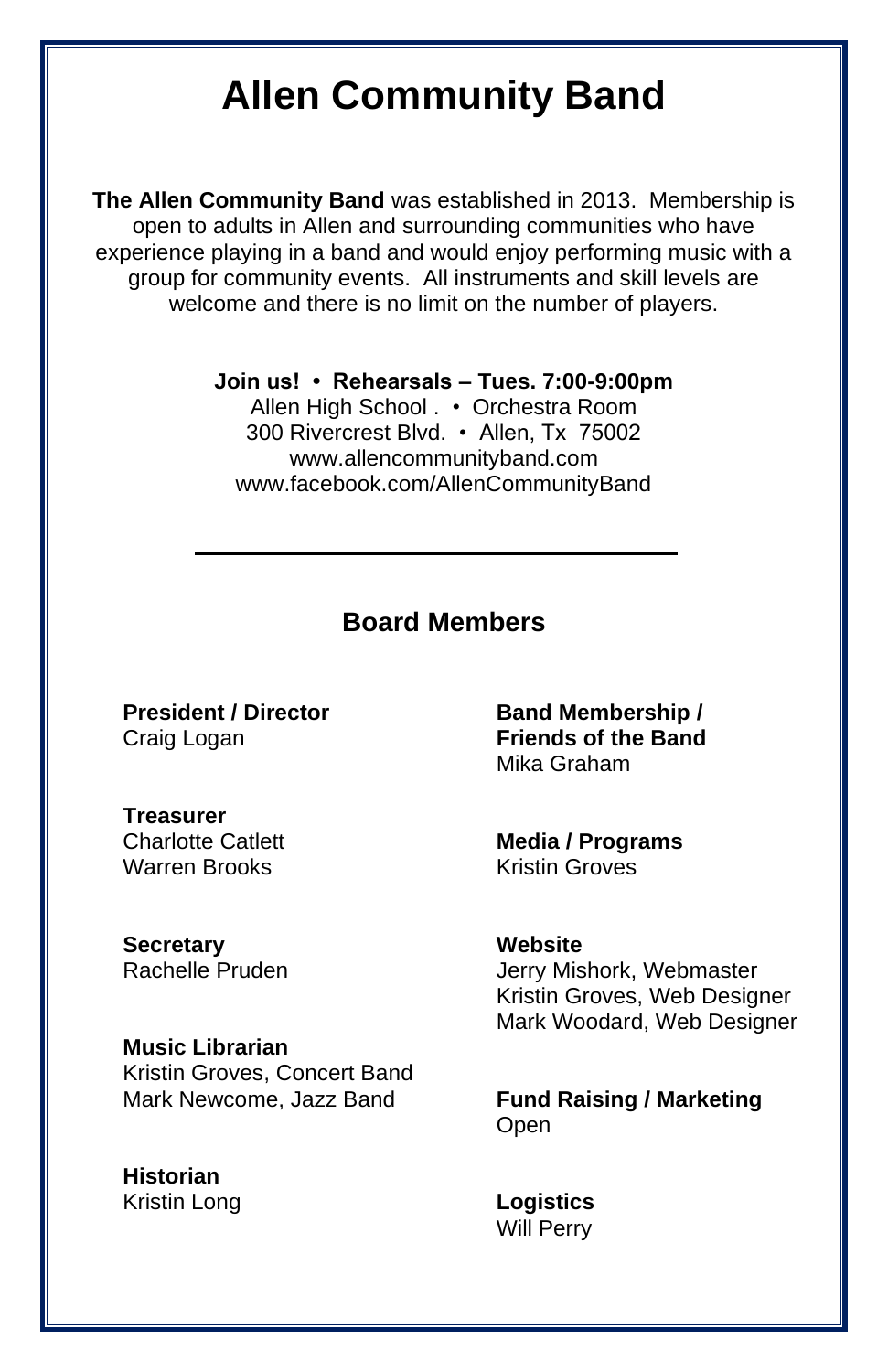### **Friends of the Allen Community Band**

| <b>Membership Benefits</b>                               | Andante<br>\$25 | <b>Allegro</b><br>\$50 | <b>Vivace</b><br>\$100 | Presto<br>\$200 | <b>Benefactor</b><br>\$500 | <b>Virtuoso</b><br>$$1,000+$ |
|----------------------------------------------------------|-----------------|------------------------|------------------------|-----------------|----------------------------|------------------------------|
| <b>Receive Band</b><br><b>E-Newsletters</b>              |                 |                        |                        |                 |                            |                              |
| Attend a Social Event with the<br><b>Band Members</b>    |                 |                        |                        |                 |                            |                              |
| Name on ACB Website and in<br><b>Concert Programs</b>    |                 |                        |                        |                 |                            |                              |
| <b>Allen Community Band</b><br><b>Lapel Pin</b>          |                 |                        |                        |                 |                            |                              |
| Friend of the Band<br>Membership Card*                   |                 |                        |                        |                 |                            |                              |
| <b>Allen Community Band</b><br><b>Polo Shirt</b>         |                 |                        |                        |                 |                            |                              |
| <b>Framed Picture of the Band</b>                        |                 |                        |                        |                 |                            |                              |
| <b>Attend One Concert as a</b><br><b>Guest Conductor</b> |                 |                        |                        |                 |                            |                              |
| <b>Dinner with Director</b>                              |                 |                        |                        |                 |                            |                              |

As a Friend of the **Allen Community Band**, your membership supplies the funds needed for the Band to continue to grow and remain a vital part of the Allen community. Several membership levels are available with a variety of perks, in addition to supporting outstanding musical talent. **Allen Community Band** is a 501(c)(3) organization and as such, your donations are tax deductible.

For more information about becoming a Friend of the Band, pick up a brochure in the lobby, or email [membership@allencommunityband.com](mailto:membership@allencommunityband.com).

*Interested in placing an ad in our program? Or would you like to sponsor a piece of music, a program, or a concert?*

Email [membership@allencommunityband.com](mailto:membership@allencommunityband.com) for details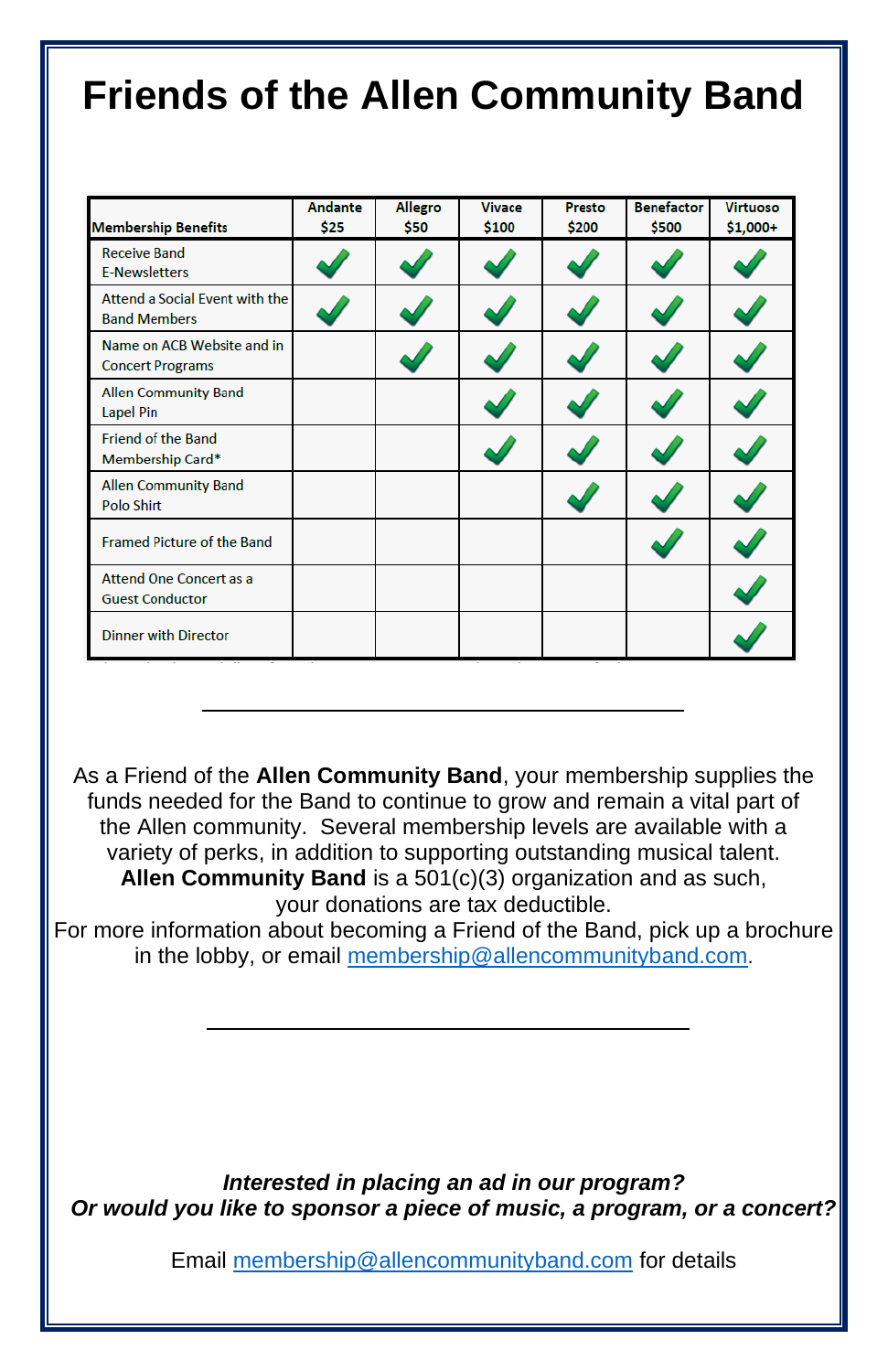### **Upcoming Concerts and Events**

### **Allen Community Band**

#### *Mid-Winter Concert*

Friday, February 25, at 7:30pm Sounds of the Stage – Music from movies and musicals. Join the Allen Community Band in our annual salute to educators.

### *Spring Concert*

Sunday, May 22, at 3:00pm The Allen Community Band closes our 9<sup>th</sup> season in our Spring Finale concert.

Concerts are traditionally well attended. Arrive early to get the best seats!



*Scan the QR code to sign up for our e-newsletter so you can stay informed about our upcoming concerts!*

### **Allen Public Library Events**

#### *The Big Shootout - 1969 Texas vs. Arkansas*

Thursday, January 13, at 7:30pm

View the documentary "The Big Shootout." The film chronicles the 1969 football game between Texas and Arkansas. Director Mike Looney will introduce the film.

#### *The Mission (1986)*

#### Saturday, January 15, at 3:00pm

Listen to a panel of experts discuss the Oscar-winning film "The Mission." Academicians will explore the ethics, self-contradictory statements, and historical events that were the focus of the film. A 1986 British period drama, the film details the experiences of a Jesuit missionary in 18th-century South America when indigenous people were being enslaved.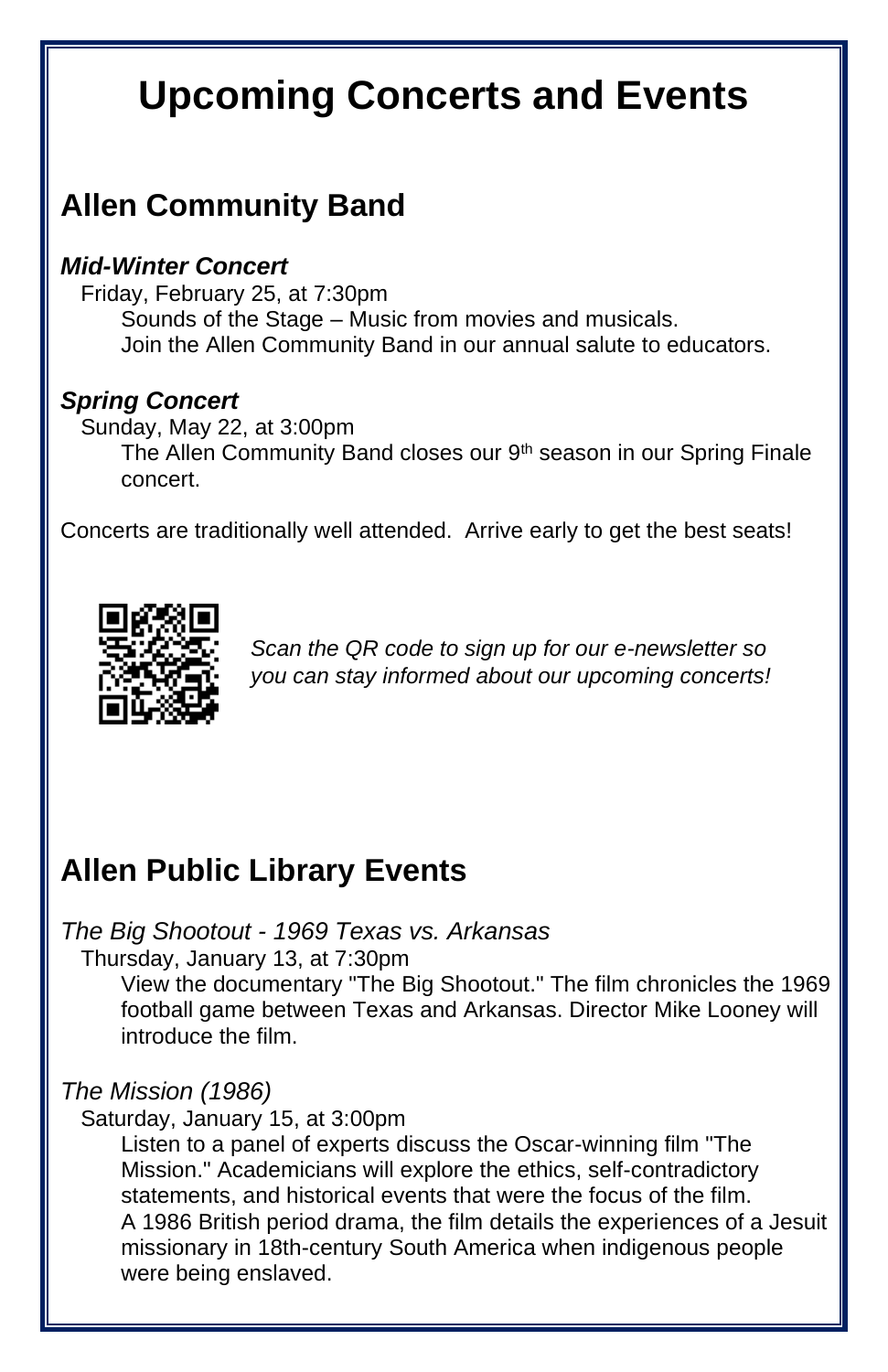### **Allen Community Band Craig Logan, Director Ray Akin, Associate Director**

#### **Flute/Piccolo**

Martha Bahnman Kristin Groves \* Megan Krouse \* Rachelle Pruden \* Diana Sparacin Denise Webre \*

#### **Clarinet**

Charlotte Catlett \* Mika Graham \* Jim Hoffheins \* Mike Huneycutt Ken Levin Becky Malooly \* John Platt Suzanne Reynolds

#### **Bass Clarinet**

Mark Newcome \* Jim Popelarski

#### **Bassoon**

Andrew Balber Teri Huneycutt Grace Lindsey

**Soprano Saxophone** Sandra Osborn \*

#### **Alto Saxophone**

John Regina Brent Schoonover Karen Terrell Troy Webre \* Mark Woodard \*

#### **Tenor Saxophone**

Adam Chismar Juli Ferraro \* Will Perry \*

**Baritone Saxophone** Mike Rightmire

#### **Trumpet**

Jim Barnes Diana Brooks Al Carnley Forrest Goings Mark Hardwick \* Chris Hasselschwert Charlie Lemmo Neil Muranaka Joan Neubauer Tom Puhala \* Kevin Purcell \* Regina Van Burkleo Stephanie Waterman \*

#### **French Horn**

Kim Allie Trent Ballew \* Archie Beckett Carolina Brea Jonna Edwards \* Candy George Kristin Long Pete March \*

#### **Trombone**

Warren Brooks \* Tony Densmore Sandy Lauder Al McGee David Ray

#### **Euphonium**

Richard Durham Jim Gillette Wayne Westfield

#### **Tuba**

Jeremy Anderson \* Nicholas Carroll \* Wayne Terrell \*

#### **Percussion**

Todd Hartsell Jeff Nolan Jerry Wyatt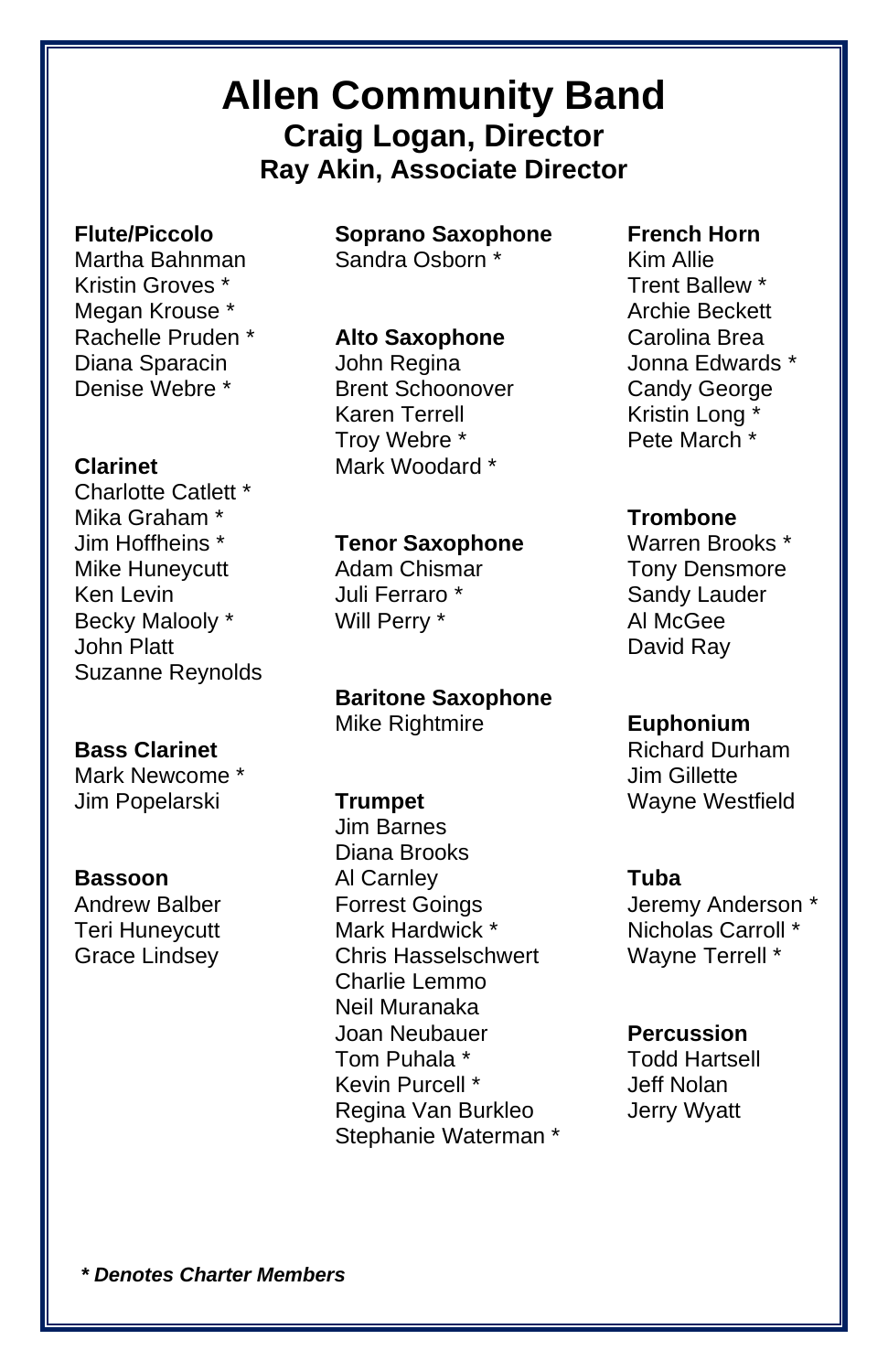### **Allen Community Jazz Band Craig Logan, Leader Ray Akin, Leader and Principal Arranger**

**The ACB Jazz Band** is composed of members from the Allen Community Band who also enjoy performing jazz music. Interested in joining the jazz band? Visit our website: www.allencommunityband.com and click on Jazz Band.

**Alto Saxophone** John Regina Mark Woodard

**Tenor Saxophone** Juli Ferraro Will Perry

**Baritone Saxophone** Mark Newcome

**Trumpet** Diana Brooks Mark Hardwick Chris Hasselschwert Neil Muranaka Kevin Purcell Stephanie Waterman

**Trombone** Warren Brooks Tony Densmore Al McGee David Ray

**Bass** Jim Barnes

**Percussion** Todd Hartsell

**Keyboard** Kristin Groves



#### *Did you know you can support the Allen Community Band while shopping online with Amazon?*

Simply go to smile.amazon.com, log in with your normal Amazon account, then select the Allen Community Band as the organization you would like to support. When shopping, log into smile.amazon.com and Amazon will donate a small portion of your purchase to the Band!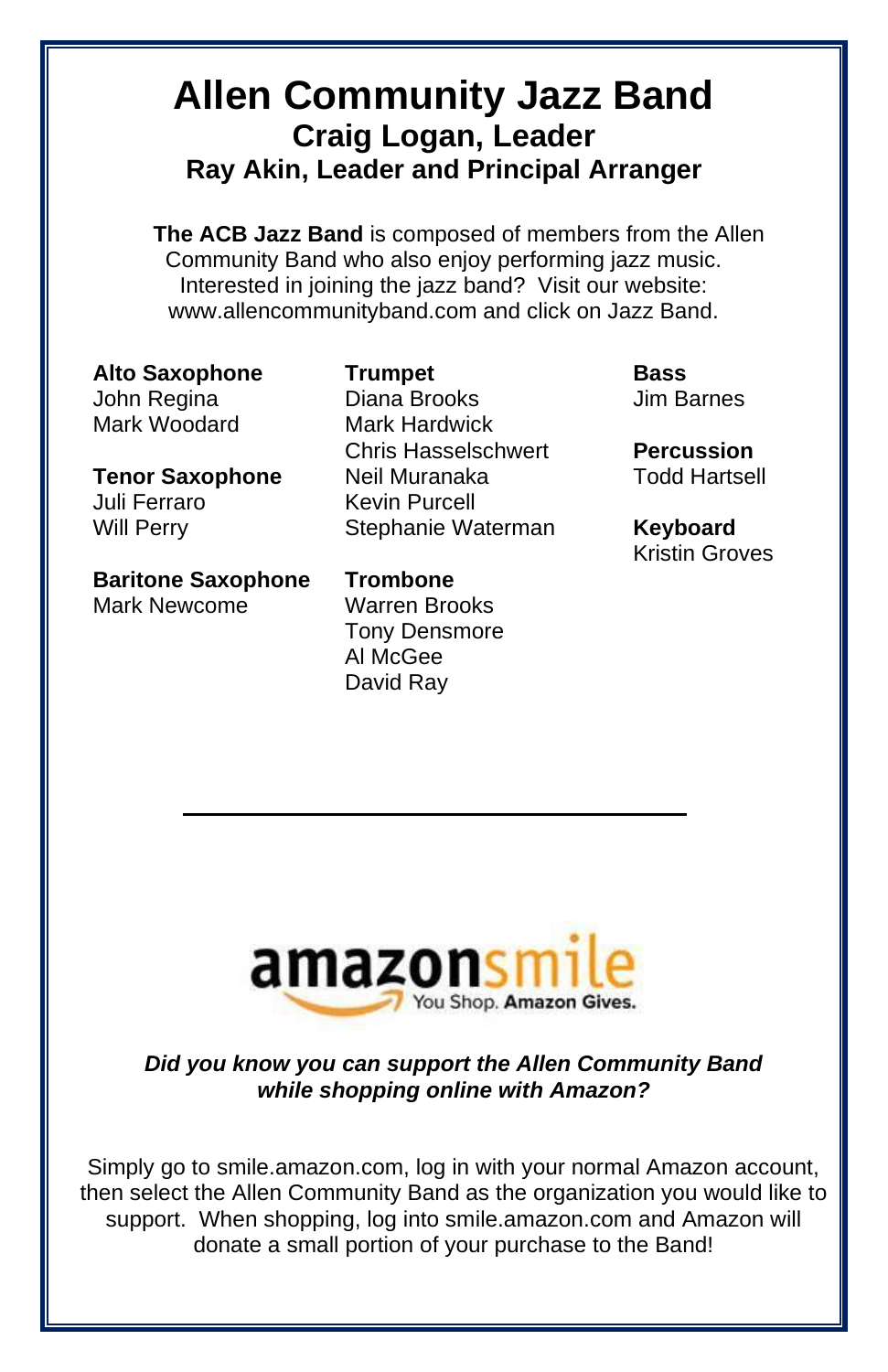### **Christmas Program**

**Opening Craig Logan** *ACB Director* **Warren Brooks** *Principal Trombone, ACB*

**Presentation of Colors VFW Armistice Memorial Post 2195** *Dave Cornette, Post Commander Frank Stepka, Color Guard Commander*

**Pledge of Allegiance Warren Brooks**

*Principal Trombone, ACB*

**Star Spangled Banner** Arr. John Philip Sousa and Walter Damrosch

*Performed by the ACB Jazz Band*

**ACB Jazz Band Craig Logan and Ray Akin**

*ACB Jazz Band Leaders*

**Santa Claus is Coming to Town** Arr. Ray Akin

**Wave Antônio Carlos Jobim / Arr. Ray Akin** *Mark Woodard, Alto Saxophone Soloist Mark Hardwick, Trumpet Soloist*

Watermelon Man **Herbie Hancock / arr. Mike Kamuf** *Mark Woodard, Alto Saxophone Soloist*

**Teddy the Toad** Neil Hefti / Arr. Ray Akin

**Have a Cool Yule Arr.** Mike Lewis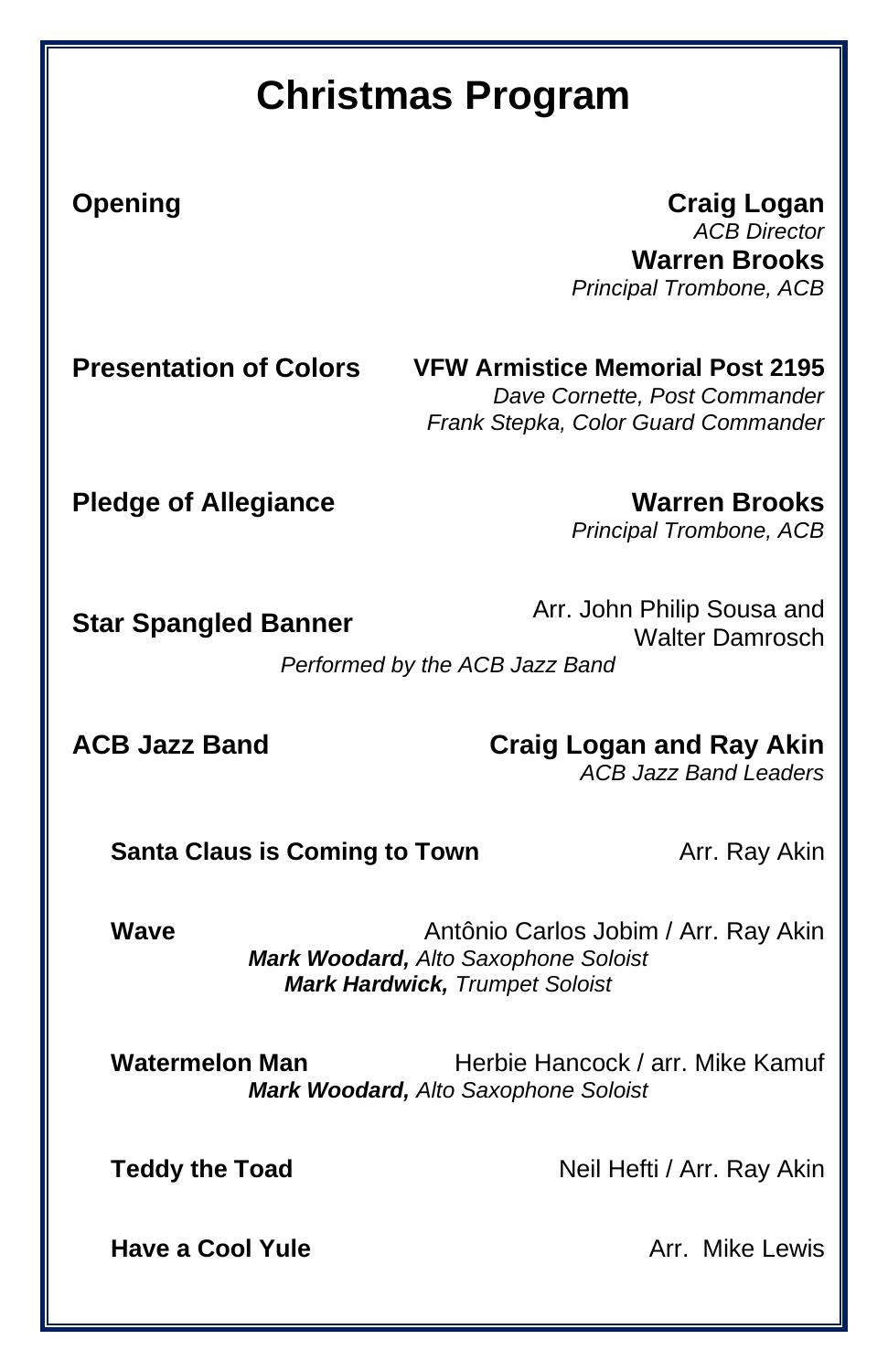**Allen Community Band Craig Logan,** *Director* **Ray Akin,** *Associate Director*

**Herald the Holidays Robert W. Smith** 

**A Holst Christmas** Gustav Holst Arr. Douglas E. Wagner *John Platt, Clarinet Soloist*

**Christmas Trees Around the World** John M. Pasternak *Diana Sparacin, Piccolo Soloist*

**All Creatures All Creatures Keith S. Andrews** 

**A Hanukkah Festival** Arr. Chris M. Bernotas *Charlotte Catlett, Clarinet Soloist Mark Woodard, Alto Saxophone Soloist Regina Van Burkleo, Trumpet Soloist*

**Sleigh Ride Leroy Anderson** *Regina Van Burkleo, Trumpet Soloist*

*Please consider taking a quick survey about today's concert. Thank you!*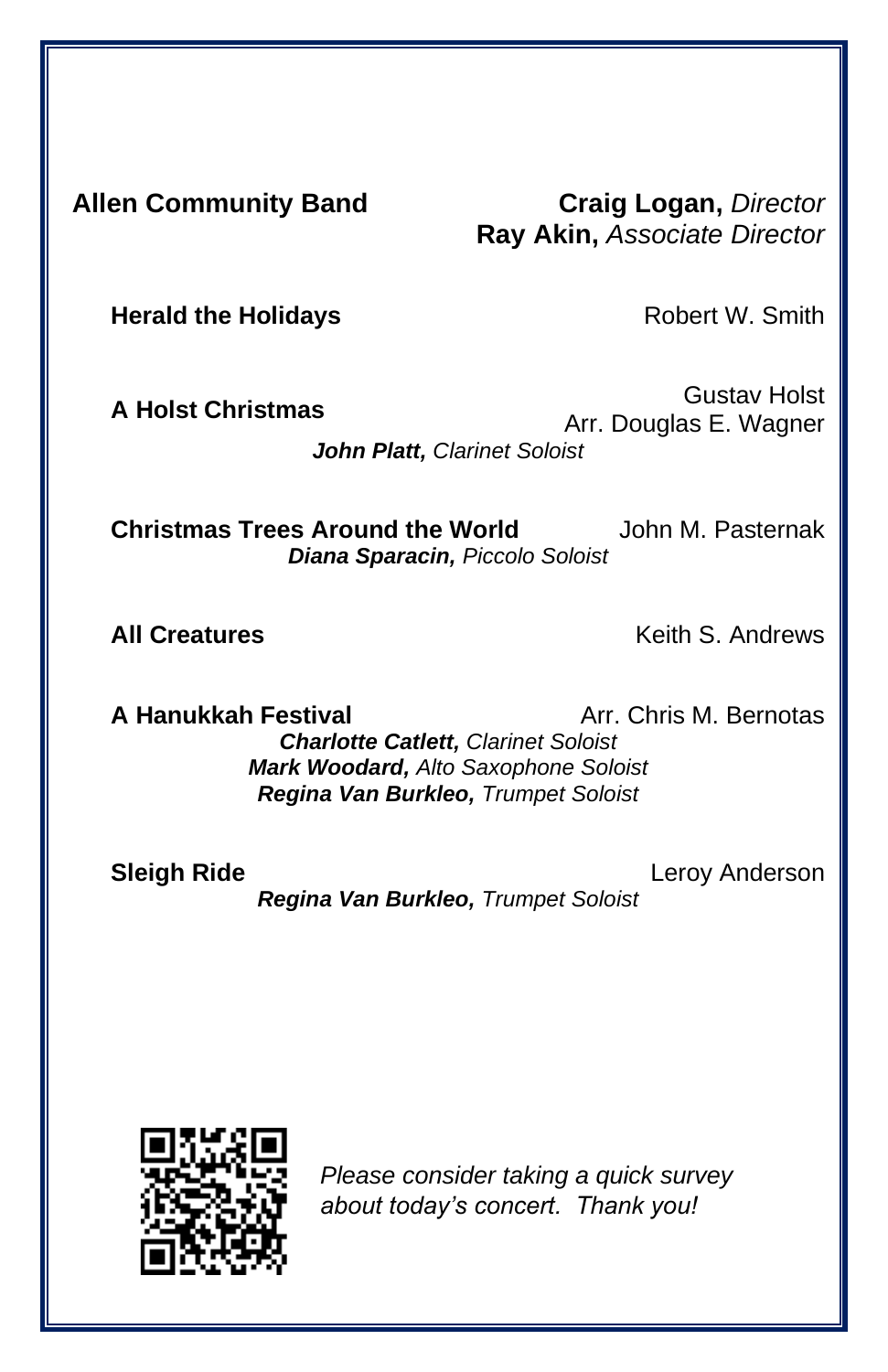**The Star-Spangled Banner** – Written by Francis Scott Key, an attorney and gifted amateur poet, while watching the British bombard Fort McHenry in Baltimore Harbor during the War of 1812. This is the first concert-sized publication of the superb Sousa-Damrosch "The Star-Spangled Banner", and remains one of the most standard and sing-able arrangements of the United States National Anthem. It was harmonized in 1917 by Walter Damrosch and skillfully arranged by John Philip Sousa.

**Santa Claus is Coming to Town** – "Santa Claus Is Comin' to Town" is a Christmas song written by J. Fred Coots and Haven Gillespie. The earliest known recorded version of the song was by banjoist Harry Reser and his band on October 24, 1934. It was then sung on Eddie Cantor's radio show in November 1934. This version became an instant hit with orders for 500,000 copies of sheet music and more than 30,000 records sold within 24 hours. The version for Bluebird Records by George Hall and His Orchestra (vocal by Sonny Schuyler) was very popular in 1934 and reached the various charts of the day. The song has been recorded by over 200 artists, including Bing Crosby and The Andrews Sisters, The Crystals, Mariah Carey, Neil Diamond, Bruce Springsteen, Frank Sinatra, Bill Evans, Chris Isaak, The Temptations, Michael Bublé, and The Jackson 5.

In 1970, Rankin-Bass produced *Santa Claus Is Comin' to Town*, an hour-long animated TV film based on the song, with Fred Astaire narrating the origin of Santa Claus. The same year, The Jackson 5 included the song on their bestselling album *Jackson 5 Christmas Album*. The Jackson 5 version would chart 50 years later on Billboard 100 at #46.

**Wave** – "Wave" (also known as "Vou Te Contar" in Portuguese) is a bossa nova and jazz standard song written by Antônio Carlos Jobim. Recorded as an instrumental on his 1967 album of the same name, its English lyrics were written by Jobim himself later that year. Jobim's gentle bossa novas often sang of love, sometimes sadly. However, "Wave" is about falling in love, "catch the wave, don't be afraid of loving me," and its repetitive phrase "the fundamental loneliness goes whenever two can dream a dream together" is testimony to the attributes of love. The English lyrics were used on the February 11, 1969 recording by Frank Sinatra, on his 1970 album *Sinatra & Company*. They were also used by Johnny Mathis in his 1970 *Close to You* album and by Sergio Mendes & Brasil '66 (sung by Lani Hall with Mendes) on their second album, *Equinox*, in 1967.

According to *The Jazz Discography* by Tom Lord, "Wave" has been recorded nearly 500 times by jazz artists.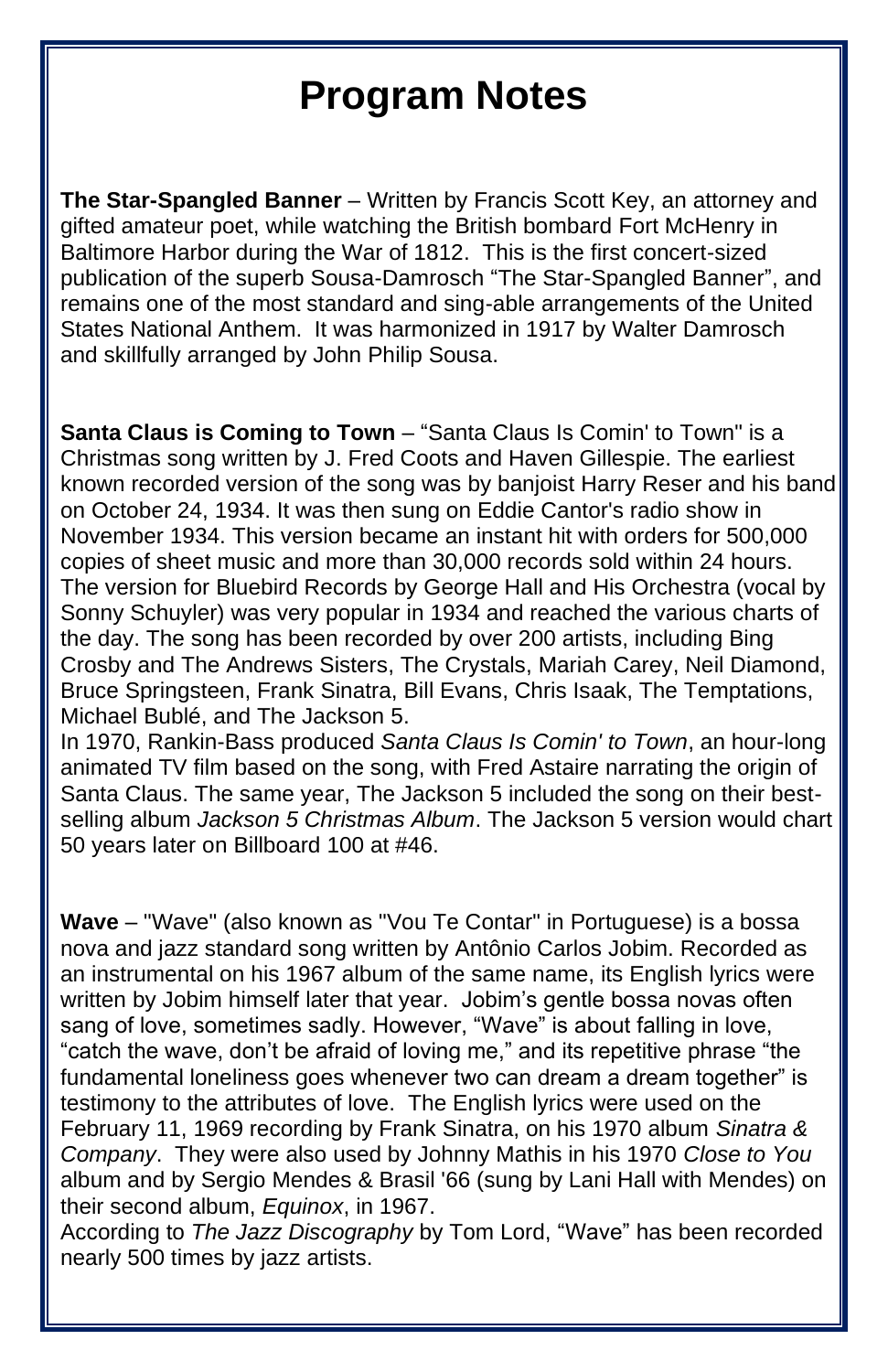**Watermelon Man** – Herbert Jeffrey Hancock (born April 12, 1940) is a jazz pianist and composer from Chicago, Illinois. Hancock is one of jazz music's most important and influential pianists and composers. He embraced elements of rock, funk, and soul while adopting freer stylistic elements from jazz. Growing up in the '40s and '50s in Chicago, Hancock was around street vendors, including the watermelon men, who peddled fruit. This provided the title and musical inspiration for the song, "Watermelon Man", written for his debut album, *Takin' Off*, in 1962. In the liner notes of the album, Hancock wrote: "In reflecting on my childhood, I recalled the cry of the watermelon man making his rounds through the back streets and alleys of Chicago's South Side. The wheels of his wagon beat out the rhythm on the cobblestones." This is one of the most famous jazz compositions ever recorded. Hancock was just 22 when he released the first version, which featured improvisations by Freddie Hubbard and Dexter Gordon. The song reached the Top 100 on the pop chart in March 1963. Cuban percussionist Mongo Santamaría released "Watermelon Man" as a Latin pop single and it became a surprise hit, reaching No. 10 on the pop chart in April 1963, bringing the song, and Hancock, widespread acclaim. Santamaría's recording was inducted into the Grammy Hall of Fame in 1998.

**Teddy the Toad** – "Teddy the Toad" was written by Neil Hefti in 1958 for the Count Basie Band. Neil Hefti (1922-2008) began his career as a trumpet player and arranger during the Big Band Era, working with Woody Herman and Count Basie. As the Big Bands faded, Hefti moved to Hollywood where he became a highly successful composer and arranger for recording artists, movies and television. Among his many television credits, probably the best known is his theme song for the iconic 1960's TV series, *Batman*.

**Have a Cool Yule** – Mike Lewis is an American composer and arranger. He has worked with many artists including Crosby, Stills & Nash, Rod Stewart, Julio Iglesias and KC & The Sunshine Band. He toured as saxophonist with the orchestras of Jimmy Dorsey and Charlie Spivak in the 1960s. In this big band Christmas medley, arranger Mike Lewis jazzed up several yule time tunes, including: "God Rest Ye Merry Gentlemen", "Jolly Old St. Nicholas", "Up on a Housetop", and "Deck the Halls".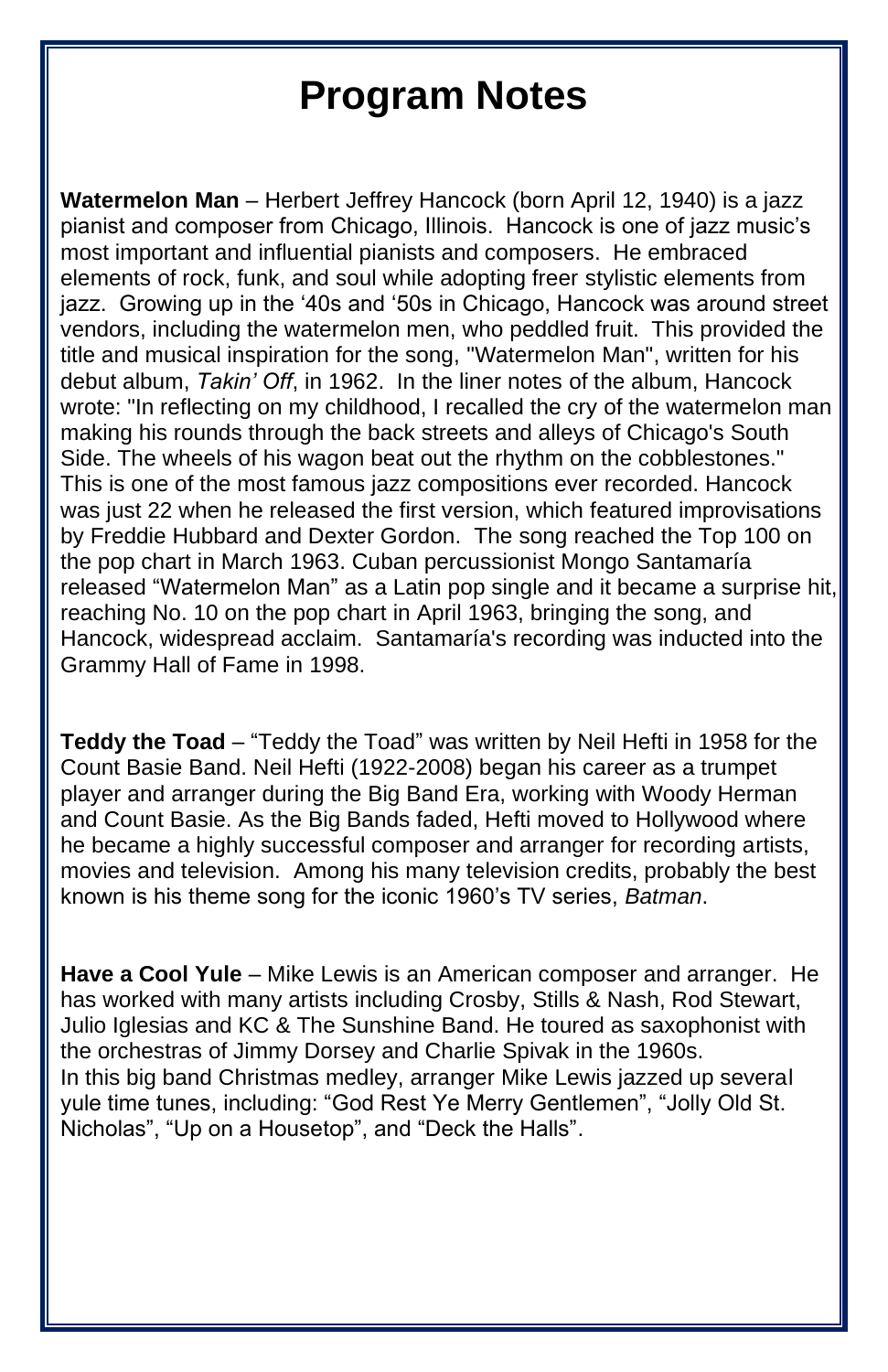**Herald the Holidays** – Composer Robert W. Smith is one of the most popular and prolific composers of concert band and orchestral literature in America today. "Herald the Holidays" is a glorious and celebratory fanfare and flourish that musically proclaims the beginning of the season.

This flourish for the concert band features traditional holiday melodies including: "Hark! The Herald Angels Sing", "God Rest Ye Merry Gentlemen" and "Jingle Bells".

**A Holst Christmas** – Gustav Holst was an English composer, arranger and teacher. Best known for his orchestral suite *The Planets*, he composed many other works across a range of genres, although none achieved comparable success. His distinctive compositional style was the product of many influences, Richard Wagner and Richard Strauss being most crucial early in his development. "A Holst Christmas" is a diverse sampling of Christmas music by Holst which includes three of his most charming works: "In the Bleak Midwinter"; "Lullay My Liking"; and "Christmas Day". "In the Bleak Midwinter" is no doubt Holst's most famous carol tune. It was written in 1904 at the request of R. Vaughan Williams for inclusion in the first edition of the *English Hymnal*. "Lullay My Liking" was first published in 1919 and the original music supports an anonymous fifteenth-century text. "Christmas Day" was written in 1910 as a tightly woven medley of standard carol tunes. Titles excerpted here are: "Good Christmas Men", "Rejoice"; "God Rest Ye Merry, Gentlemen"; "Come Ye Lofty, Come Ye Lowly"; and "The First Nowell".

**Christmas Trees Around the World** – "O Tannenbaum" (English: "O Christmas Tree") is a German Christmas song. Based on a traditional folk song which was unrelated to Christmas, it became associated with the traditional Christmas tree by the middle of the 19th century and sung as a Christmas carol. "Christmas Trees Around the World" features three variations on this classic carol, creating a captivating arrangement by John M. Pasternak. The first variation is scored for woodwinds. The second variation strikes up the American band reminiscent of a band marching down the street in celebration. The final variation is in a salsa style and makes us all want to dance. The arrangement ends on a triumphant and celebratory note.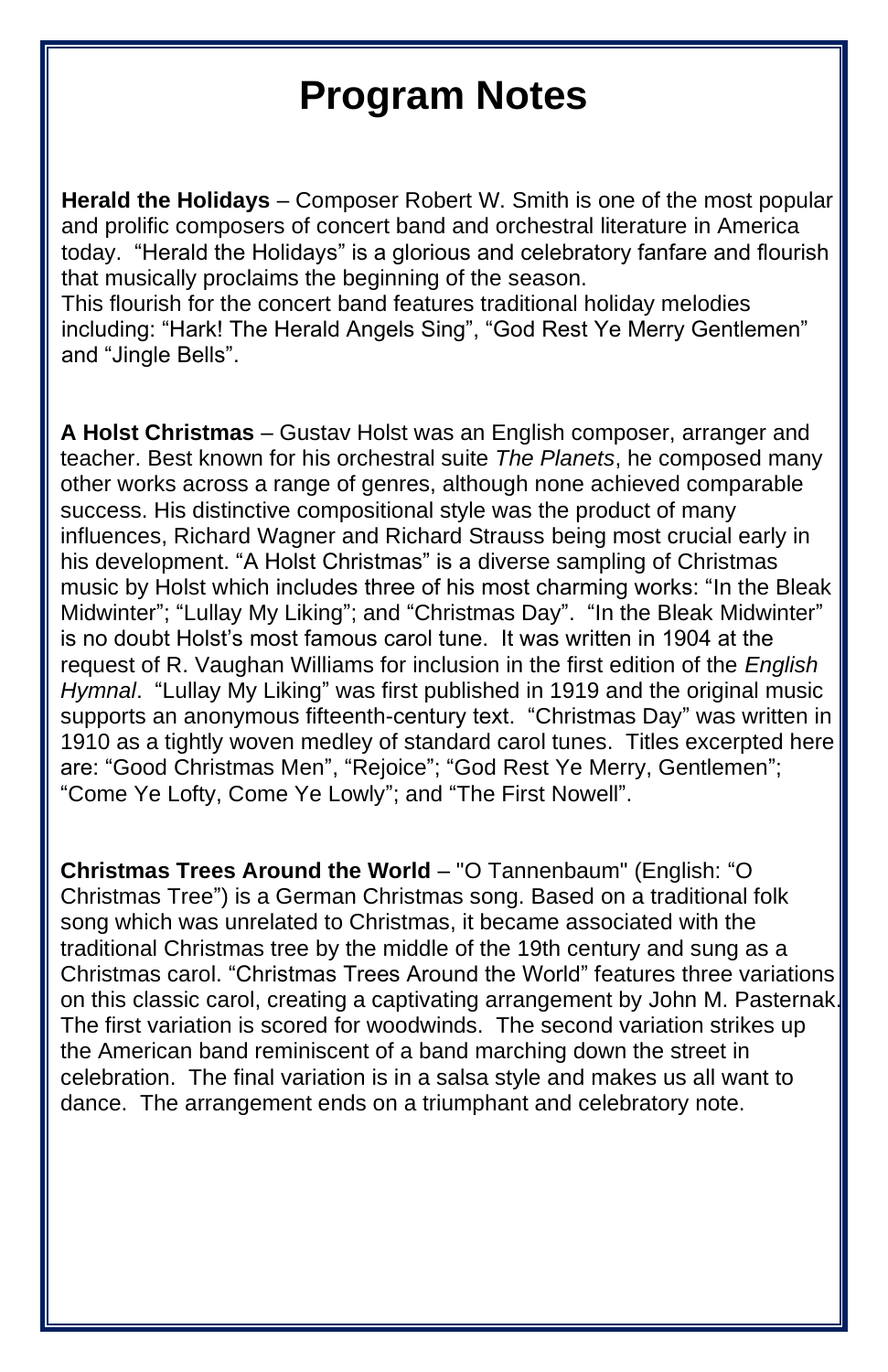**All Creatures** – Three familiar hymn tunes create a powerful work of rich and powerful musical moments. The opening fanfare leads into a mixed-meter setting of "All Creatures of Our God and King". This beautiful hymn came from the grateful heart of a devoted Italian monk, Saint Francis of Assisi, in the year of 1225. As a great lover of nature, he saw the hand of God in all creation. Next, "The Old 100th" is heard in the middle instruments, the horns and saxophones. This hymn comes from the second edition of the *Genevan Psalter*. It is one of the best known melodies in many occidental Christian musical traditions. The tune is usually attributed to the French composer Louis Bourgeois. Although the tune was first associated with Psalm 134 in the *Genevan Psalter*, the melody receives its current name from an association with the 100th Psalm. Also commonly sung to Old 100th is "Praise God, from Whom All Blessings Flow," using the text often referred to as the Doxology, written in 1674 by Thomas Ken, a bishop in the Church of England. Finally, the melody to Thomas Tallis' "Canon" is heard in the chimes, followed by an extended crescendo into a full ensemble chorale setting. Thomas Tallis (c. 1505 – 23 November 1585) was an English Renaissance composer who occupies a primary place in anthologies of English choral music. He is considered one of England's greatest composers. Tallis' "Canon" is one of nine tunes Tallis composed for Archbishop Matthew Parker's *Psalter* (around 1561). There it was used as a setting for Psalm 67.

**A Hanukkah Festival** – "A Hanukkah Festival" is a medley of three traditional Hanukkah songs: "Sevivon"; "Maoz Tzur"; and "Hanukkah". "Sevivon" has a dramatic melody and is written with a variety of accompaniment leading to a brief, but impressive, clarinet cadenza that leads into "Maoz Tzur". This traditional piece is scored with full, rich voicings along with the beautiful melody. "Hanukkah" is the festival of lights and the last section of the piece. It is a bright playful march with an exciting conclusion..

**Sleigh Ride** – A popular piece composed by Leroy Anderson, "Sleigh Ride" consistently ranks in the top ten performed songs written by ASCAP (American Society of Composers, Authors, and Publishers) members during the Christmas season. Anderson originally had the idea for "Sleigh Ride" during a heat wave in July 1946, and he finished the work in February 1948. The original recordings were instrumental versions. The lyrics, about riding in a sleigh and other fun wintertime activities, were written by Mitchell Parish in 1950. Although "Sleigh Ride" is often associated with Christmas and appears on Christmas compilation albums, its lyrics do not mention any holidays. Anderson's recording remains the most popular instrumental version, while Johnny Mathis's has become the most popular vocal version.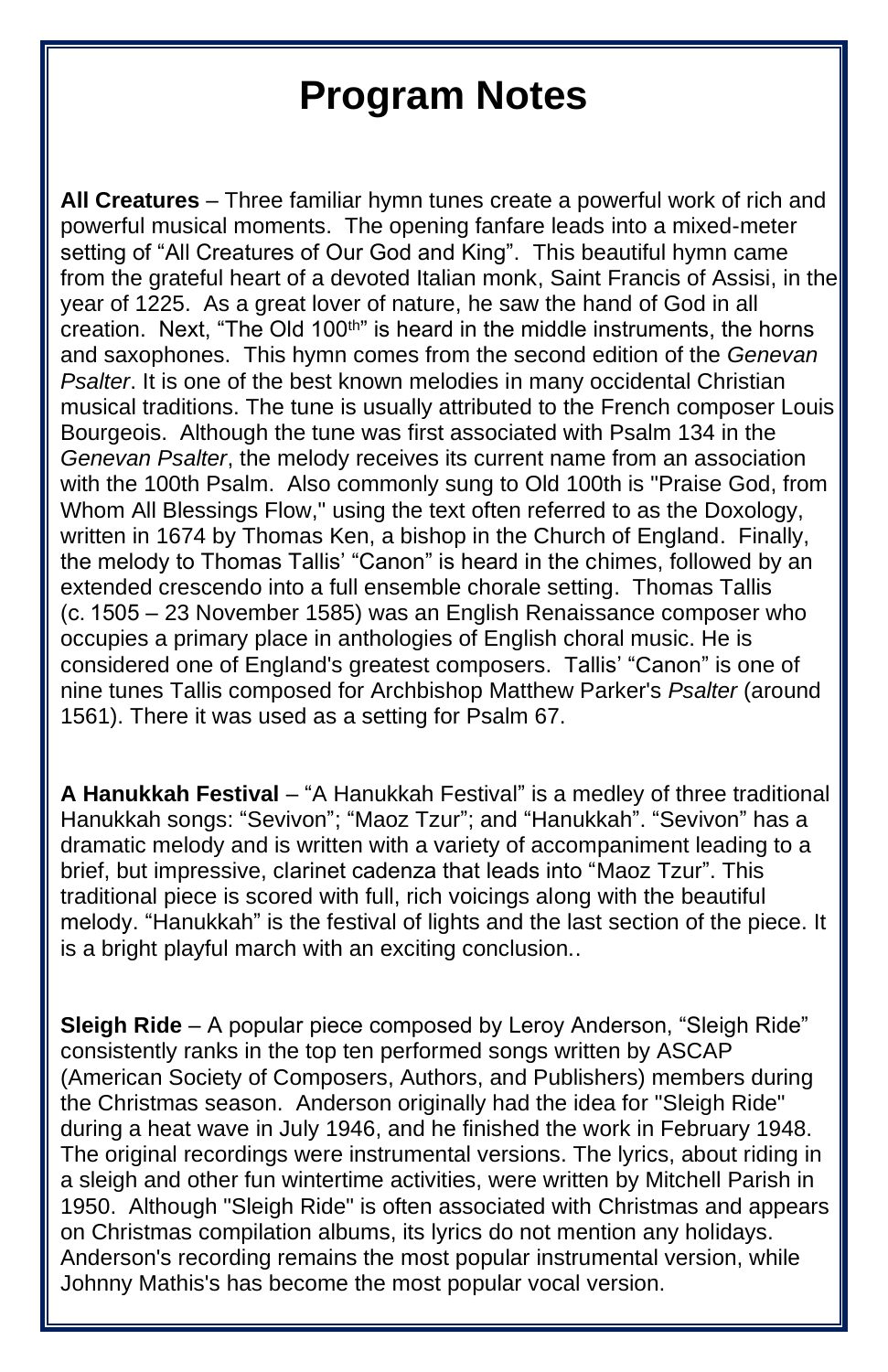### **Acknowledgements**

**Allen Public Library** – Jeff Timbs, *Director* Tom Keener, *Cultural Arts Manager* **City of Allen** – Ken Fulk, *Mayor* Eric Ellwanger, *City Manager* **VFW Armistice Memorial Post 2195** – Dave Cornette, *Post Commander* Frank Stepka, *Color Guard Commander*

> **The Allen Community Band** wishes to thank those listed below for their continued support.

**Pender's Music** Richard Gore, President

**Brook Mays Music Company** Bill Everett, President

**Band Shirts by PEPWEAR** Craig Johnson, CEO Becky Seeton, Vice President Sales Michelle Owens, ACB Representative **Special Thanks** Pat Logan Tony Fugate

**Band Logo Design** Travis Burnett, President, MiHi Creative

**The Band** would also like to extend a special Thank You to our dedicated volunteers. We appreciate you all very much!

**Adult Volunteers** Tony Fugate

**Student Volunteers** Jacob Groves Matthew Waterman Caldarola



The Allen Community Band extends a very heartfelt thank you to all those who donated to the Band on North Texas Giving Day. Your generous contributions allow us to continue to provide quality musical performances for Allen and surrounding communities by purchasing music and small specialty instruments, as well as helping to cover our operating expenses.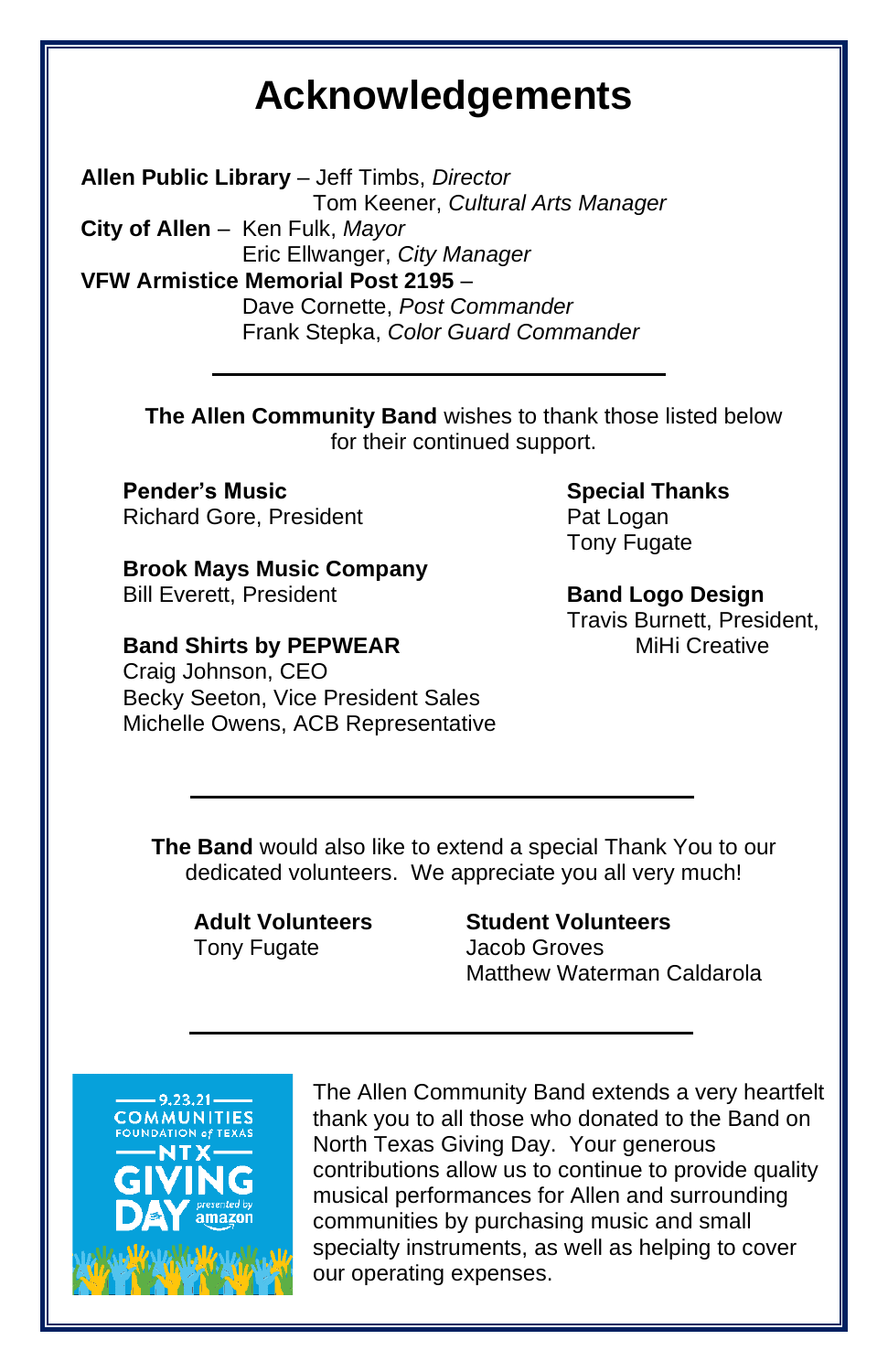

## **Friday, February 25, 2022 • 7:30pm**

### Enjoy an evening of Sounds from the Stage with the **Allen Community Band!**

With selections from popular stage musicals, the ACB salutes Broadway and its reopening as well as the resuming of live performances all across America. The Band will perform music in celebration of the 50th Anniversary of *Walt Disney World* in Orlando. And with the recent release of Steven Spielberg's, *West Side Story*, the ACB will play an encore presentation of our arrangement honoring what has been called the greatest American Musical of all time.

Each year at this concert, the **Allen Community Band** honors all educators, past and present. Please join us as we say "Thank you!" to educators for their dedication and passion to teach students who are the future of our great Nation.